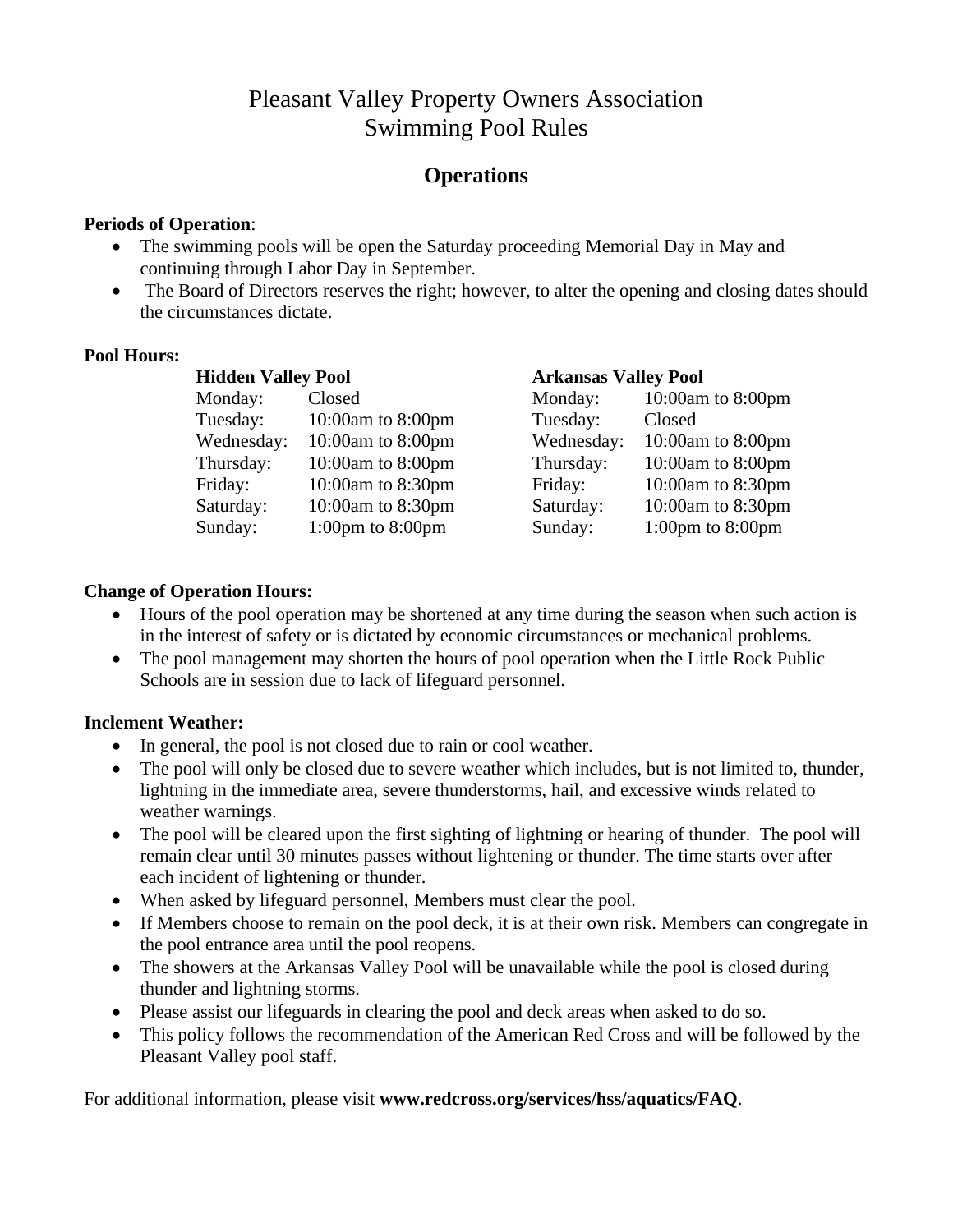## **Pool Maintenance:**

- Technical maintenance and upkeep of the pool and all attendant equipment, if required, will be provided by a professional pool service when service is considered necessary and is beyond the capability of regularly employed pool personnel.
- Lifeguard personnel, in conjunction with the professional pool service will maintain the pool in such a manner as to insure it meets with the highest standards of health and safety.
- The pool is regulated by the Arkansas Department of Health and is subject to random and frequent supervision for the purpose of testing the pool water and complex for health safety. The health inspector may close the pool at any time when the inspector determines that there is a health issue that needs to be addressed.
- The pool manager and Community Manager will be notified immediately, and proper steps will be taken to address the inspectors' concerns.
- The pool will remain closed until the health inspector grants permission to reopen.
- The Pool Manager, Senior Guard on duty or Community Manager may close the entire pool complex, or any portions of the pool complex, for any safety or maintenance reason.

## **Pool Rental for Private Parties:**

- Pleasant Valley Property Owners Association members may reserve the pool for private parties at the Arkansas Valley Pool on Tuesdays and the Hidden Valley Pool on Mondays. Swimmers and non-swimmers must be included in the total number of guests. Additional information regarding this requirement will be given upon request.
- Only the Community Manager has the authority to confirm a reservation.
- The resident renting the pool will be responsible for any cleanup, trash removal and damages that occur during their rental of the facility.
- The Community Center may be available for an additional fee of \$125.
- Contact the office at 225-0481 to make a reservation and obtain complete details regarding private parties.
- Pool rules will apply for private party purposes.

## **Non-Private Pool Parties on Regular Pool Days:**

- Pleasant Valley Property Owners Association members in good standing may rent the pool on a weekday for up to 20 guests. No weekend Non- private parties.
- The fee is \$100 and includes the use of one pool pavilion.
- The PVPOA pool management reserves the right to restrict reservations to non-peak pool days and holidays.

## **Video Surveillance Cameras:**

- The Association has installed video surveillance cameras at the pool.
- The cameras are in continual use and will be used to identify any person(s) who vandalize the Association property.
- Such recordings can be used in legal action against the offender(s).

## **General Rules**

## **Sign in:**

• Each resident will be required to use their key fob to enter the pool gates.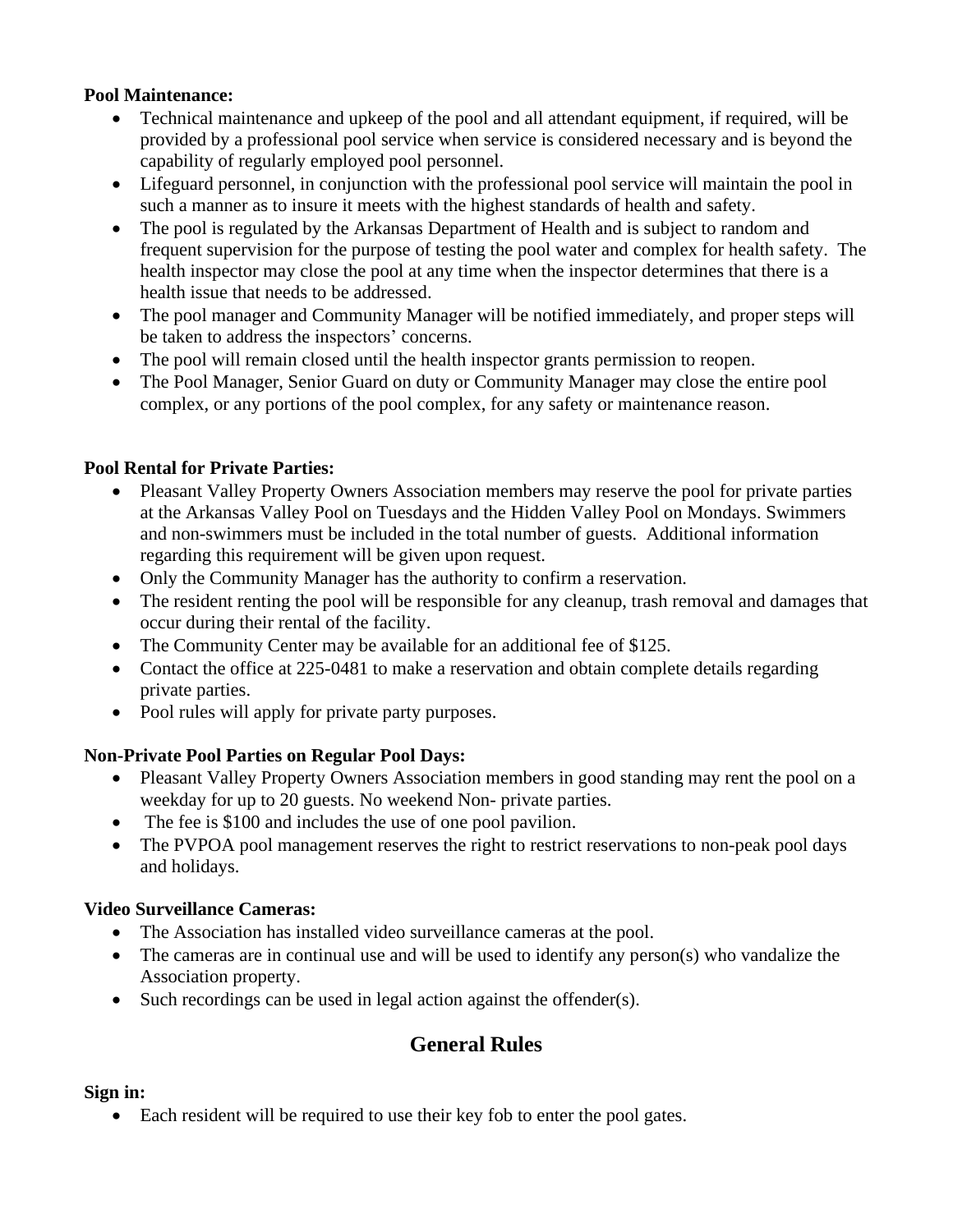- Each resident will be required to sign the pool register upon entering the pool area.
- Members will sign in their guests.
- Please do not be offended if you are reminded to sign into the pool.
- Access to the pool facility must be controlled in order to stay in compliance with health, safety and insurance requirements.

## **Members in Good Standing:**

• Lifeguards have the authority to ask anyone whose has a balance outstanding on the "Member in Good Standing List" or whose name does not appear on the list to leave.

## **Guest Limits:**

- A limit of five (5) guests per day per Member.
- All guests must be accompanied by an adult member who remains throughout their stay at the pool.
- Members' children that are 14 years of age and older may have a maximum of two (2) guests per day if the adults are not present.
- Pool personnel reserve the right to turn away guests, based on pool capacity for that day.

## **Guest Fees:**

- A fee of \$5.00 per day per guest is charged for each guest.
- Please sign in with the lifeguard and indicate the number of guests with you.
- Please pay the lifeguard.
- Out-of-town guests, grandchildren of Members and babysitters are asked to sign in, but are not required to pay a guest fee.

## **Babysitters:**

- Persons acting as babysitters for a Members child (children) for which they are responsible will be admitted at no charge.
- The sitter must sign the register and so indicate that he/she is the sitter. The sitter must be in attendance at all times.
- Children in their charge may not be left unattended at any time.

## **Grandchildren:**

- Grandchildren (who reside locally) of Members will be permitted the use of the pool on a guest basis at no cost.
- They must, however, be accompanied by host grandparent(s).

## **Guest Conduct:**

• Guests may be asked to leave, with no refund, for failure to follow the rules, disrespect of pool management or use of inappropriate, offensive language.

## **Persons with Disabilities:**

• If a pool patron requires the assistance of floatation device as a modification for a disability, that patron will notify the senior guard on duty or the pool manager of the need for such a modification on each visit upon entering the pool complex.

## **Age of Children Permitted at Pool without Adult Supervision:**

• All children under 11 years of age must be accompanied by a parent/guardian or designated babysitter (14 years of age or older).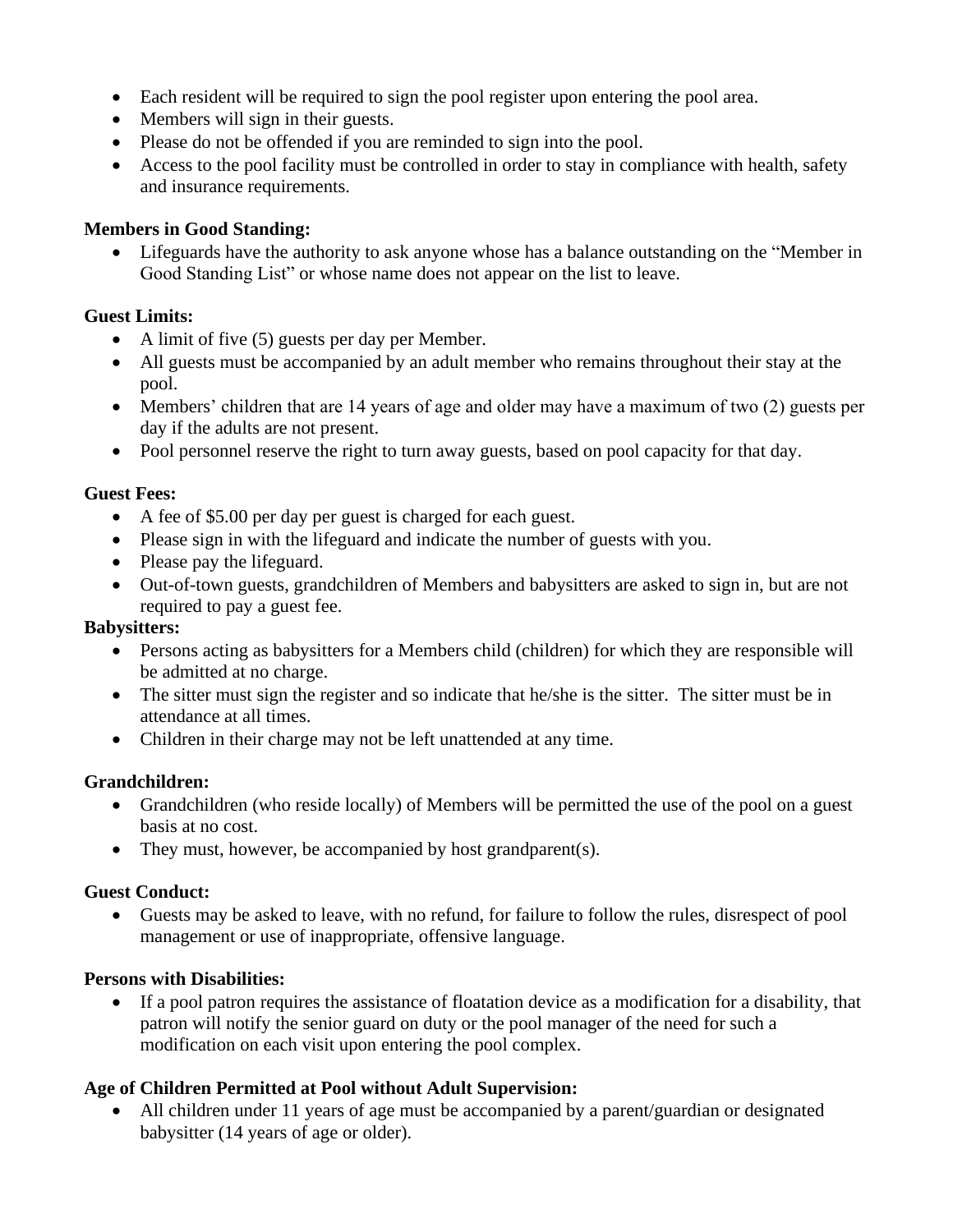## **Baby Pool:**

- No child will be permitted inside the baby pool area unless accompanied by a parent or other responsible person.
- The baby pool is reserved for children under 5th grade.

## **Parking:**

- Parking near the pool is limited. Please carpool, walk or bike whenever possible.
- Parking spaces at the pool entrance are for handicapped persons and emergency access only. This will be enforced.
- You may load and unload at the pool entrance, before parking.
- Do not leave children unattended at the drop off area.

## **Wheeled Toys:**

- No bicycles, tricycles, skateboards, scooters or wheeled toys are allowed in the pool area.
- If you ride your bicycle to the pool, keep it in the bike rack. Bicycles should be locked. Strollers should be kept in the area immediately to right of the pool entrance (against the women's restroom exterior wall). Strollers should not be used as toys by children.

## **First Aid:**

- There is a first aid kit in the pool entrance area.
- Ask a lifeguard for assistance.
- Lifeguard personnel are trained in CPR and basic first aid.

## **Tobacco Use:**

- No smoking or smoke-less tobacco products will be permitted inside the fenced area of the pool, outside the fenced area of the pool, or in the parking lot.
- The pool and park complexes are smoke-free environments.

## **Pets:**

• No pets will be permitted in the pool, picnic enclosure or the bathhouse.

## **Lost and Stolen Articles:**

- Pleasant Valley will not accept responsibility for any articles left or stolen at the pool, bathhouse or park grounds.
- Articles of clothing, towels, swim gear, toys and other items left at the pool will be collected and retained for 14 days.
- Abandoned articles not claimed within the 14-day period will be donated to a local charity or thrown away.

## **Showers:**

• All swimmers are encouraged to will take a shower prior to entering the pool. The showers are not toys. Please do not use the showers for entertainment.

## **Pool Toys:**

• The lifeguard personnel are authorized to restrict or ban the use of flotation devices and toys. Members must abide by the decision of the lifeguard staff.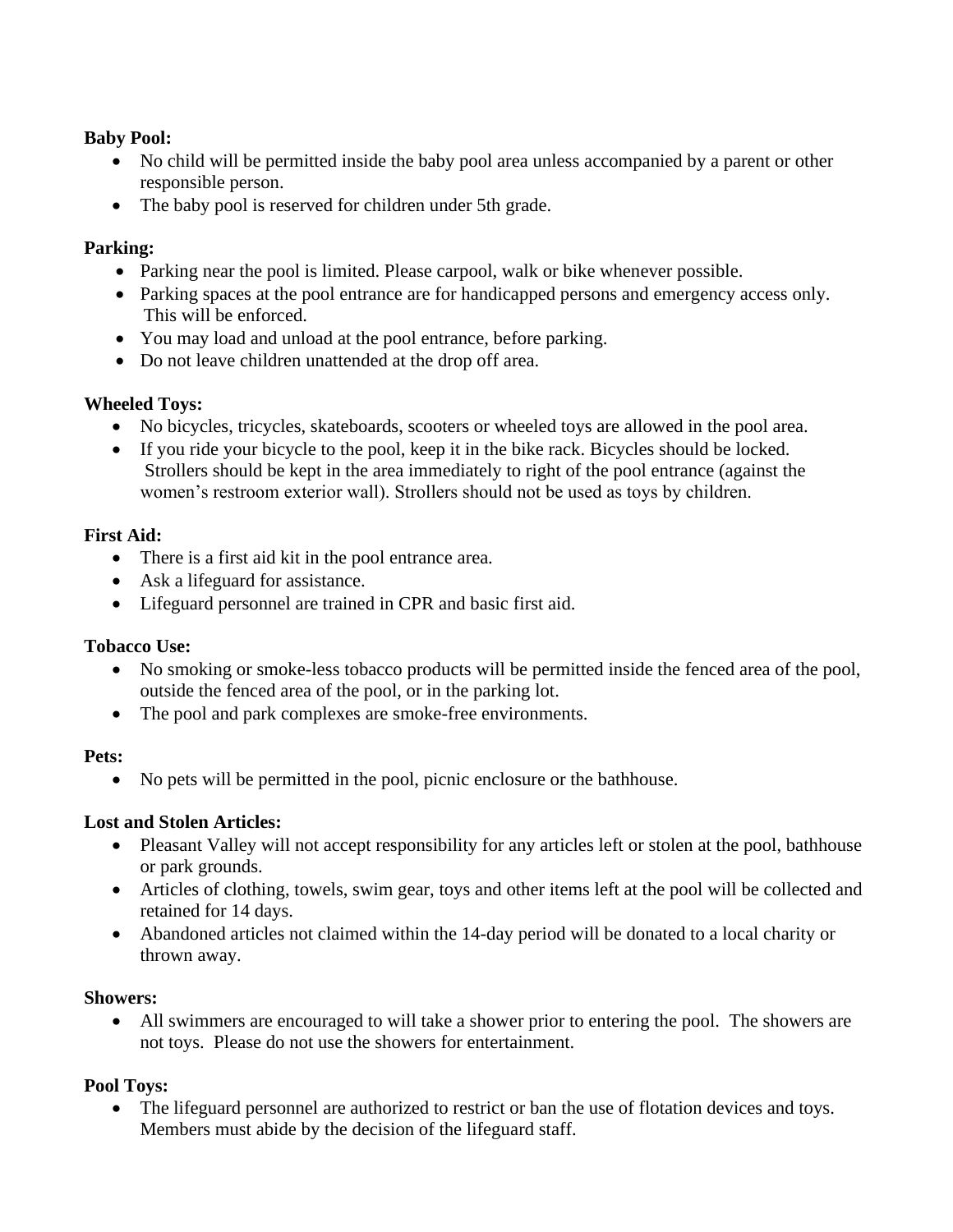- In general, inflatable arm bands and small tubes for individual use can be used in the shallow swim areas and children's area. No such devices are allowed in the diving area without direct parent supervision.
- For safety reasons, large rafts, oversized tubes and high powered water guns are not permitted.
- Face masks and snorkels will not be permitted in the diving area.
- No hard balls of any kind (tennis balls, plastic or hard rubber) will be allowed. Soft Nerf-like balls are permissible.
- "Noodles" and single person air mattresses will be permitted if the pool is not crowded, at the discretion of the lifeguards.
- Bath tub or kiddy pool toys are permitted in the shallow end.

#### **Diving Board and Deep End**:

- One person on the diving board at a time.
- No swimming under the diving board.
- Divers may not do sit-drop or inward dives.
- Do not climb from the pool to the diving board.
- Please use the ladder.
- Clinging or pulling on the rope is not permitted.
- Hanging on to or pulling on the ladder is not permitted.

#### **Lifeguards:**

- No swimmers will be allowed on the lifeguard stands.
- Swimmers will not engage the lifeguards in lengthy conversations.
- No swimming will be permitted unless a lifeguard is present.

#### **Non-swimmers:**

- Non-swimmers must be supervised by a responsible and competent family member or designated person.
- Non-swimmers are encouraged to remain in the shallow areas of the pool.
- Children wearing inflatable swim aids will not be permitted in the diving area of the pool without parental/adult supervision. No exceptions.

#### **Running:**

• No running is allowed in the pool area.

#### **Trespassing:**

- No one except for pool employees will be allowed in the pool when pool is closed.
- Trespassers will be dealt with severely.
- Parents will be notified, and legal action will be taken when necessary.

#### **Food/Beverages/Meals:**

- Picnic meals, snacks, drinks (no glass) may be brought into the pool area.
- Such food must be retained and eaten in the designated areas.
- No food or drink permitted alongside the pool or in the pool.
- Wrappers, bags, cups, cans, etc. are to be disposed of properly in trashcans.
- Glass containers are strictly prohibited.
- No gum allowed.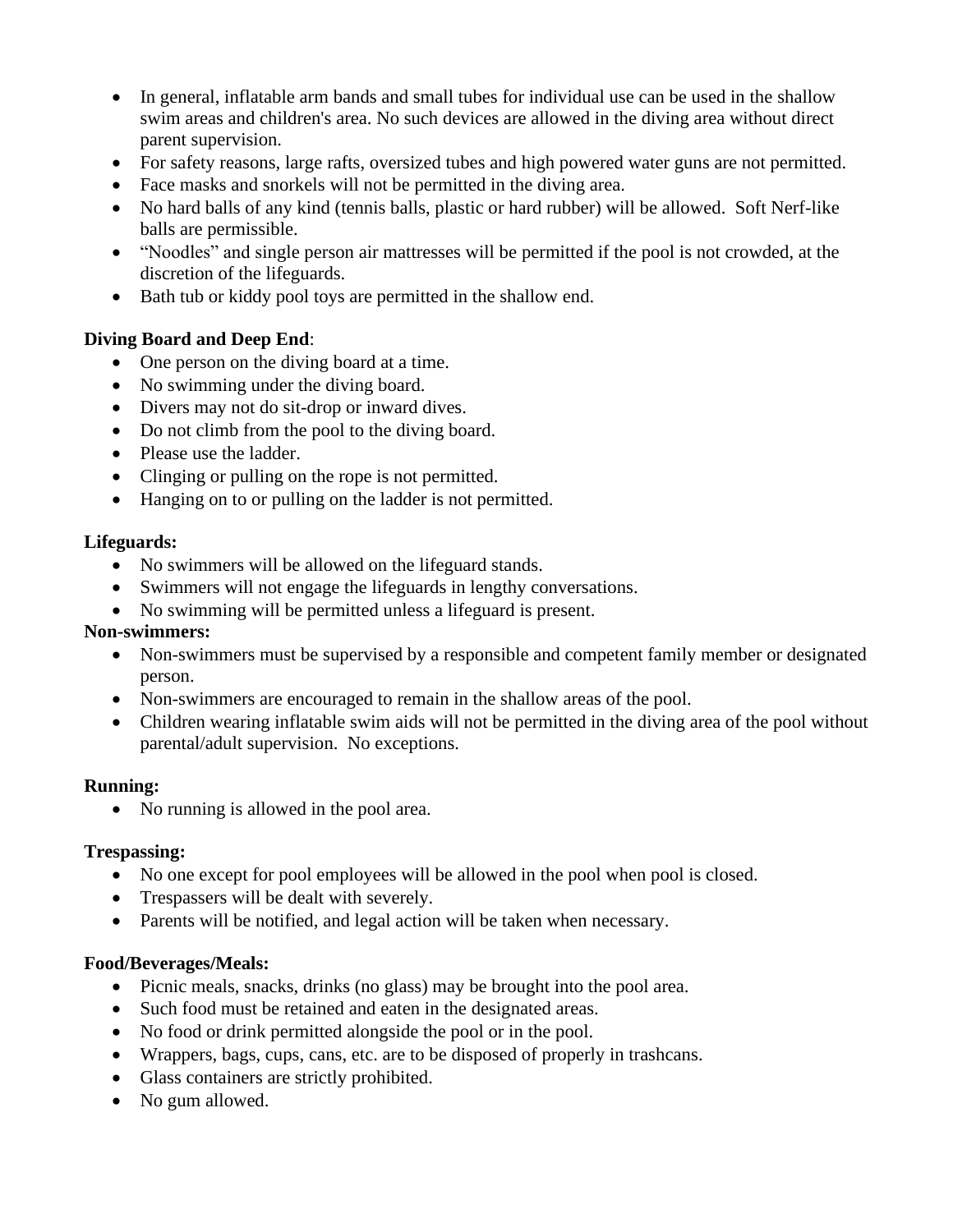## **Dress and Hygiene:**

- Appropriate swimwear will be worn by swimmers.
- Cut-offs, jeans, thong bathing suits and other revealing swimwear are not considered appropriate.
- Babies and young children who are not toilet trained must wear swim pants/diapers in the pool at all times. No conventional disposable or cloth diapers permitted. This is required by health department codes and will be enforced.
- No one with open sores on his person shall be permitted use in the pool. If you should require additional information regarding this rule, please see pool management.
- No spitting into the pool is allowed. No urinating in the pool.

## **Personal Conduct:**

- All Members using the pool will conduct themselves at all times in such a manner as to foster and promote their safety and will being and that of their fellow bathers.
- Safety rules will be strictly adhered to and any unruly, boisterous, or dangerous conduct in or around the pool will be subject the offender(s) to possible suspension of pool privileges.
- Unruly or dangerous play in or around the pool will not be allowed. This includes running, shoving other bathers into the pool, indiscriminate diving when the pool is crowded, dunking or restraining other swimmers and such other practices considered dangerous by lifeguard personnel.
- Use of profane or obscene language will not be tolerated. Offenders having been cautioned will be subject to suspension for a 24-hour period if use of such language continues.
- Problems and safety concerns should be reported to the senior guard on duty, the pool manager or the executive director.

## **Lifeguard Authority, Duties and Responsibilities:**

- Orders and instructions of lifeguards will be obeyed implicitly.
- Failure to comply with instructions, verbal abuse of lifeguard personnel, or other pool management will also subject offender(s) to possible suspension of pool privileges.
- The lifeguards have the authority to impose more stringent rules for the safety and enjoyment of the majority of the Members.
- Lifeguard personnel are authorized to remove any person from the pool for violation of rules or for conduct detrimental to the health and safety of others.
- Lifeguards report such removals to the pool manager or executive director, who in turn will report to the Board of Directors. If in their opinion, the violation (or incident) is of such severity and magnitude to merit further consideration, the Board will review the incident and determine what action is appropriate.

## **Consequences for violations of rules or misconduct will be as follows:**

**First Offense:** Warning by lifeguard or other pool official. If person is 11 years old or younger, parent will be notified of warning.

**Second Offense:** Dismissal from and deny use of the pool for the remainder of the day. Documentation will be made in the Staff Log Journal.

- For more serious offenses, a 3-day suspension may be deemed appropriate. Suspension recommendations are made to the Community Manager who will make the final determination and notify the parties involved.
- Suspensions greater than three days are subject to review and approval by the Board of Directors.